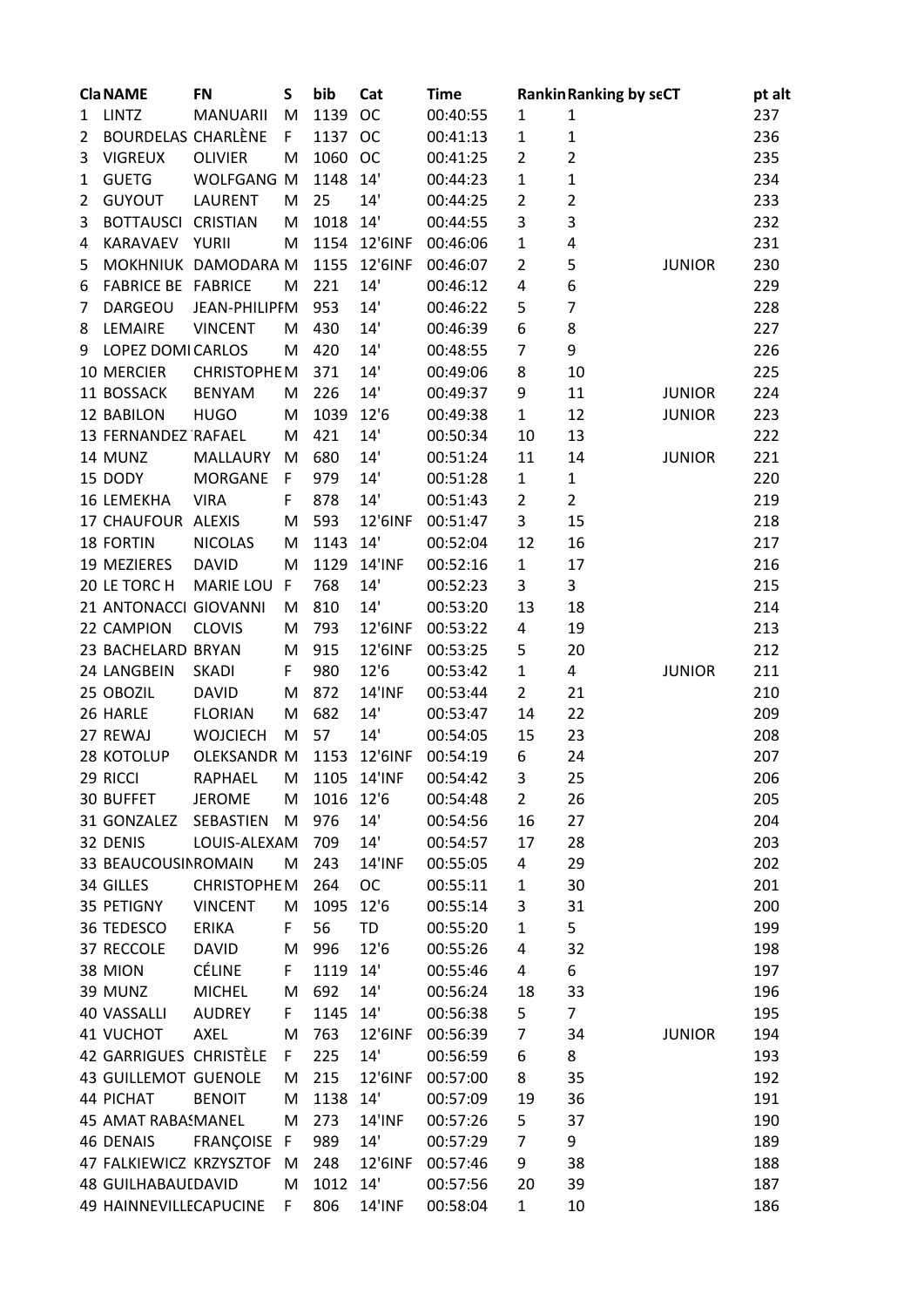| 50 BASSON             | BÉA                      | F  | 178      | 14'           | 00:58:04 | 8              | 11 |               | 185 |
|-----------------------|--------------------------|----|----------|---------------|----------|----------------|----|---------------|-----|
|                       | 51 QUENNESSO ANNE-SOPHIF |    | 828      | 14'           | 00:58:21 | 9              | 12 |               | 184 |
| 52 DEBRAY             | <b>ERIC</b>              | M  | 106      | 14'           | 00:58:21 | 21             | 40 |               | 183 |
| 53 MARLOT             | <b>CHRISTOPHEM</b>       |    | 349      | 14'           | 00:58:40 | 22             | 41 |               | 182 |
| 54 LE TOUX            | <b>TIMÉO</b>             | M  | 778      | <b>14'INF</b> | 00:58:53 | 6              | 42 | <b>JUNIOR</b> | 181 |
| 55 GLANEC             | ERWAN                    | M  | 672      | 12'6          | 00:59:10 | 5              | 43 |               | 180 |
| 56 ?Dossard           | #488                     | M  | 488      | 0 CAT         | 00:59:13 | $\mathbf{1}$   | 44 |               | 179 |
| 57 EXERTIER           | <b>CELINE</b>            | F  | 422      | 14'           | 00:59:15 | 10             | 13 |               | 178 |
| 58 GENET              | SANDRINE                 | F  | 13       | <b>14'INF</b> | 00:59:17 | $\overline{2}$ | 14 |               | 177 |
| 59 LOUBET             | <b>MAXIME</b>            | M  | 1069     | 12'6INF       | 00:59:19 | 10             | 45 |               | 176 |
| 60 BASCONE            | MARCELLO                 | M  | 919      | 14'           | 00:59:23 | 23             | 46 |               | 175 |
| <b>61 LANDNER</b>     | <b>SOFIE</b>             | F  | 245      | 12'6INF       | 00:59:27 | $\mathbf{1}$   | 15 |               | 174 |
| <b>62 DROUELLE</b>    | <b>AYMERIC</b>           | M  | 970      | <b>14'INF</b> | 00:59:35 | $\overline{7}$ | 47 |               | 173 |
| <b>63 FRUCHARD</b>    | ANNE-KARIN F             |    | 1106     | 14'           | 00:59:50 | 11             |    |               | 172 |
| 64 LE TOUX            |                          |    |          | <b>14'INF</b> |          |                | 16 |               |     |
|                       | <b>GAETAN</b>            | M  | 791      |               | 01:00:05 | 8              | 48 |               | 171 |
| 65 REMY               | <b>EMMANUELLF</b>        |    | 266      | 12'6INF       | 01:00:11 | $\overline{2}$ | 17 |               | 170 |
| <b>66 VALADE</b>      | <b>PIERRE</b>            | M  | 539      | 12'6INF       | 01:00:14 | 11             | 49 |               | 169 |
| 67 ACQUAVIVA FRANÇOIS |                          | M  | 197      | 12'6INF       | 01:00:20 | 12             | 50 |               | 168 |
| 68 HERY               | <b>ANTOINE</b>           | M  | 287      | 12'6INF       | 01:00:23 | 13             | 51 |               | 167 |
| 69 FOSSATI            | <b>MICHÈLE</b>           | F  | 129      | 12'6INF       | 01:00:26 | 3              | 18 |               | 166 |
|                       | 70 HERBRETEALMARIE-CATHF |    | 977      | 14'           | 01:00:32 | 12             | 19 |               | 165 |
| 71 JÜSTRICH           | STÉPHANIE F              |    | 794      | <b>14'INF</b> | 01:00:40 | 3              | 20 |               | 164 |
| 72 BERTHET            | JEAN-MICHEIM             |    | 1134     | 12'6INF       | 01:00:51 | 14             | 52 |               | 163 |
| 73 OLIVIER            | <b>FLORENT</b>           | M  | 833      | 14'           | 01:00:58 | 24             | 53 |               | 162 |
| 74 PIOVANO            | <b>LIONEL</b>            | M  | 63       | 14'           | 01:01:05 | 25             | 54 |               | 161 |
| 75 ESCOLAN            | SÉBASTIEN                | M  | 304      | <b>14'INF</b> | 01:01:14 | 9              | 55 |               | 160 |
| 76 LOIEZ              | <b>HUGO</b>              | M  | 733      | 12'6INF       | 01:01:15 | 15             | 56 |               | 159 |
| 77 AKEL               | <b>DORY</b>              | M  | 829      | <b>14'INF</b> | 01:01:19 | 10             | 57 |               | 158 |
| 78 VARETTO            | <b>ANDREA</b>            | M  | 841      | 14'           | 01:01:26 | 26             | 58 |               | 157 |
| 79 JULIEN             | <b>ERIC</b>              | M  | 928      | 14'           | 01:01:36 | 27             | 59 |               | 156 |
| 80 OBOZIL             | <b>JEREMY</b>            | M  | 658      | 12'6INF       | 01:01:51 | 16             | 60 |               | 155 |
| 81 LE RESTE           | <b>GREGOIRE</b>          | M  | 909      | 14'           | 01:02:20 | 28             | 61 |               | 154 |
| 82 PARRA              | MICKAËL                  |    | M 186    | 12'6          | 01:02:53 | 6              | 62 |               | 153 |
| 83 NOYELLES           | <b>PATRICE</b>           | M  | 982      | <b>14'INF</b> | 01:03:16 | 11             | 63 |               | 152 |
| 84 BORRELLI           | <b>JACQUES</b>           | M  | 997      | <b>14'INF</b> | 01:03:18 | 12             | 64 |               | 151 |
| 85 DELGOVE            | ANNE                     | F  | 255      | 14'           | 01:03:20 | 13             | 21 |               | 150 |
| 86 MANGIALAS(MIRIANA  |                          | F  | 1022     | 12'6          | 01:03:23 | $\overline{2}$ | 22 | <b>JUNIOR</b> | 149 |
| 87 FERRY              | <b>PASCAL</b>            | M  | 720      | 12'6INF       | 01:03:25 | 17             | 65 |               | 148 |
| 88 GURZHOS            | VADYM                    | M  | 731      | <b>14'INF</b> | 01:03:33 | 13             | 66 |               | 147 |
| 89 LOURTIS            | <b>ROBIN</b>             | M  | 1118     | 12'6INF       | 01:03:44 | 18             | 67 |               | 146 |
| 90 PEREIRA            | ANDRÉ                    | M  | 1072     | 12'6          | 01:04:04 | $\overline{7}$ | 68 |               | 145 |
| 91 DUCOIN             | <b>ISABELLE</b>          | F. | 205      | <b>14'INF</b> | 01:04:08 | 4              | 23 |               | 144 |
| 92 FONTAINE           | <b>ERIC</b>              | M  | 252      | <b>14'INF</b> | 01:04:11 | 14             | 69 |               | 143 |
| 93 MOREILLON NICOLAS  |                          | M  | 378      | 14'           | 01:04:16 | 29             | 70 |               | 142 |
| 94 VITOR ALVESADMIR   |                          | M  | 449      | <b>14'INF</b> | 01:04:36 | 15             | 71 |               | 141 |
| 95 TURINI             | <b>VERONIQUE F</b>       |    | 941      | 12'6INF       | 01:04:46 | $\overline{4}$ | 24 |               | 140 |
|                       |                          |    |          |               |          | 19             |    |               |     |
| 96 FAKROUDINEILTAZE   |                          | M  | 404      | 12'6INF       | 01:05:06 |                | 72 |               | 139 |
| 97 PAULET             | SEBASTIEN                | M  | 936      | 12'6INF       | 01:05:07 | 20             | 73 |               | 138 |
| 98 SOULIS             | <b>NOÉE</b>              | F. | 988      | 14'           | 01:05:09 | 14             | 25 | <b>JUNIOR</b> | 137 |
| 99 TONNEAU            | STÉPHANE                 | M  | 338      | 12'6INF       | 01:05:14 | 21             | 74 |               | 136 |
| ###MARTIN             | <b>STÉPHANE</b>          | M  | 66       | 12'6          | 01:05:15 | 8              | 75 |               | 135 |
| ###BRENØE             | <b>ALMA EVI HAF</b>      |    | 1091 14' |               | 01:05:32 | 15             | 26 | <b>JUNIOR</b> | 134 |
| ###LE COQ             | RÉMI                     |    | M 367    | 12'6INF       | 01:05:38 | 22             | 76 |               | 133 |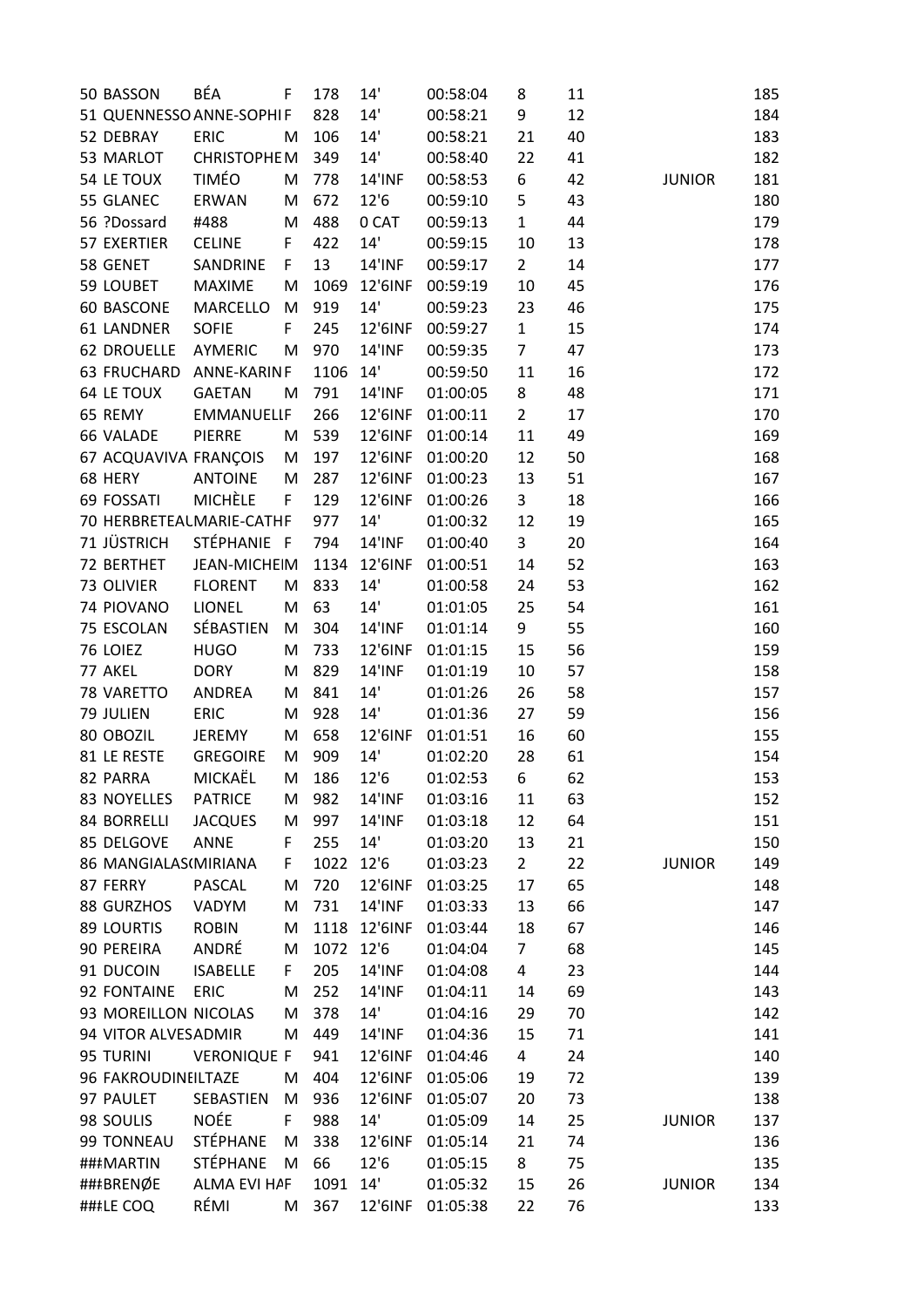| ###FABRE                  | <b>EMMA</b>         | F  | 1107     | 14'           | 01:05:43         | 16             | 27  | <b>JUNIOR</b> | 132 |
|---------------------------|---------------------|----|----------|---------------|------------------|----------------|-----|---------------|-----|
| ###COGNET                 | LOÏC                | M  | 657      | <b>14'INF</b> | 01:05:51         | 16             | 77  |               | 131 |
| ###DUCRET                 | <b>JEAN MICHEIM</b> |    | 589      | 14'           | 01:05:53         | 30             | 78  |               | 130 |
| ###CIAVALDINI SOLANGE     |                     | F  | 1147     | 12'6          | 01:05:56         | 3              | 28  |               | 129 |
| ###PEREZ                  | <b>FRÉDÉRIC</b>     | M  | 294      | 12'6          | 01:06:05         | 9              | 79  |               | 128 |
| ###DUBOIS                 | MARIE-CLÉMF         |    | 651      | 12'6INF       | 01:06:07         | 5              | 29  |               | 127 |
| ###?Dossard               | #787                | M  | 787      | 0 CAT         | 01:06:15         | $\overline{2}$ | 80  |               | 126 |
| ###SHEVLIN                | <b>CALINA</b>       | F  | 797      | 12'6INF       | 01:06:18         | 6              | 30  |               | 125 |
| ###BERTHOMIELRÉBECCA      |                     | F. | 1070 14' |               | 01:06:27         | 17             | 31  |               | 124 |
| ###CAUPAIN                | <b>MATHIEU</b>      | M  | 903      | 12'6INF       | 01:06:28         | 23             | 81  |               | 123 |
| ###JACOB                  | <b>JEAN-CHRISTM</b> |    | 1122     | 12'6INF       | 01:06:34         | 24             | 82  |               | 122 |
| ###FONTAINE               | LAETITIA            | F  | 139      | 14'           | 01:06:36         | 18             | 32  |               | 121 |
|                           |                     |    |          | 14'           |                  |                |     |               |     |
| ###MAHÉ                   | <b>PASCALE</b>      | F  | 108      |               | 01:06:41         | 19             | 33  |               | 120 |
| ###GAUDRY                 | <b>ADELINE</b>      | F  | 1123     | 12'6INF       | 01:06:44         | $\overline{7}$ | 34  |               | 119 |
| ###JOUY                   | ALEXANDRE M         |    | 770      | <b>14'INF</b> | 01:06:47         | 17             | 83  |               | 118 |
| ###DE SOUSA REMARC        |                     | M  | 1094     | 14'INF        | 01:06:56         | 18             | 84  |               | 117 |
| ###THURA                  | <b>YANNICK</b>      | M  | 832      | 12'6          | 01:07:02         | 10             | 85  |               | 116 |
| ###ARELLANO               | <b>BRIGITTE</b>     | F. | 967      | 12'6INF       | 01:07:07         | 8              | 35  |               | 115 |
| ###ZUBER                  | <b>ISABELLE</b>     | F. | 1121     | 12'6INF       | 01:07:10         | 9              | 36  |               | 114 |
| ###LERICHE                | MAXIME              | M  | 913      | 12'6INF       | 01:07:16         | 25             | 86  |               | 113 |
| ###MANCEL                 | <b>YAN</b>          | M  | 297      | 12'6          | 01:07:19         | 11             | 87  |               | 112 |
| ###JOHNSTON               | ALEXANDRE M         |    | 395      | <b>14'INF</b> | 01:07:32         | 19             | 88  |               | 111 |
| ###CUGNET                 | <b>MARION</b>       | F  | 155      | 12'6INF       | 01:07:40         | 10             | 37  |               | 110 |
| ###RUSTUEL                | <b>LAURENCE</b>     | F  | 409      | 12'6INF       | 01:07:45         | 11             | 38  |               | 109 |
| ###GARCIA ALV/ANASTAS     |                     | M  | 298      | 12'6INF       | 01:07:49         | 26             | 89  |               | 108 |
| ###DUCHESNE               | <b>VINCENT</b>      | M  | 1004     | 12'6INF       | 01:07:54         | 27             | 90  |               | 107 |
| ###DARGELOS               | PASCALE             | F  | 147      | <b>14'INF</b> | 01:08:18         | 5              | 39  |               | 106 |
| ###FABIANI                | <b>MARION</b>       | F  | 706      | 12'6INF       | 01:08:21         | 12             | 40  |               | 105 |
| ###FRAYSSE                | <b>ADELINE</b>      | F  | 192      | 12'6INF       | 01:08:24         | 13             | 41  |               | 104 |
| ###DECOURRIERKATIA        |                     | F  | 230      | 12'6INF       | 01:08:26         | 14             | 42  |               | 103 |
| ###BLANCHARD JULIEN       |                     | M  | 966      | 12'6INF       | 01:08:37         | 28             | 91  |               | 102 |
| ###CONTE                  | <b>NICOLE</b>       | F  | 942      | 12'6INF       | 01:08:40         | 15             | 43  |               | 101 |
| ###HONORE PATRICE         |                     |    | M 397    |               | 14'INF 01:08:44  | 20             | 92  |               | 100 |
| ###HONORE                 | <b>BERTRAND</b>     | M  | 388      | <b>14'INF</b> | 01:08:45         | 21             | 93  |               | 99  |
| ###ROUSSEAU               | <b>GILLES</b>       | M  | 137      | 14'           | 01:09:00         | 31             | 94  |               | 98  |
|                           |                     |    |          |               |                  |                |     |               | 97  |
| ###JAGGI                  | <b>VINCENT</b>      | M  | 352      | 12'6INF       | 01:09:05         | 29             | 95  |               |     |
| ###BOUQUET                | <b>THOMAS</b>       | M  | 594      | 12'6INF       | 01:09:13         | 30             | 96  |               | 96  |
| ###PRUNIN                 | <b>PHILIPPE</b>     | M  | 398      | 12'6INF       | 01:09:18         | 31             | 97  |               | 95  |
| ###HAINNEVILLEERIC        |                     | M  | 805      | 14'INF        | 01:09:19         | 22             | 98  |               | 94  |
| ###CHENAL                 | <b>YANN</b>         | M  | 817      | 12'6INF       | 01:09:21         | 32             | 99  |               | 93  |
| ###HAINNEVILLEMARIE       |                     | F. | 811      | <b>14'INF</b> | 01:09:45         | 6              | 44  |               | 92  |
| ###DANG                   | <b>NHAT QUAN M</b>  |    | 671      | <b>14'INF</b> | 01:10:36         | 23             | 100 |               | 91  |
| ###DEBORNES THIERRY       |                     | M  | 746      | 12'6INF       | 01:10:56         | 33             | 101 |               | 90  |
| ###BRUNET-MOJEROME        |                     | M  | 442      | 12'6INF       | 01:11:14         | 34             | 102 |               | 89  |
| ###SUBLET                 | FRANCK-YVAM         |    | 694      | 12'6INF       | 01:11:15         | 35             | 103 |               | 88  |
| ###GIVERNET               | <b>DAMIEN</b>       | M  | 436      | 12'6INF       | 01:11:24         | 36             | 104 |               | 87  |
| ###CAVALIÉ                | <b>OLIVIER</b>      | M  | 777      |               | 12'6INF 01:11:47 | 37             | 105 |               | 86  |
| ###COTTEREAU BRIGITTE     |                     | F. | 433      | 12'6INF       | 01:12:09         | 16             | 45  |               | 85  |
| ###CHICHERY N(ALEXANDRA F |                     |    | 981      | 12'6INF       | 01:12:46         | 17             | 46  |               | 84  |
| ###BONNET                 | <b>VICTOR</b>       | M  | 323      | 12'6INF       | 01:13:09         | 38             | 106 |               | 83  |
| ###CONSTANS MARIE-CLAIRF  |                     |    | 1142     | 12'6INF       | 01:13:23         | 18             | 47  |               | 82  |
| ###NEYNABER               | OLIVIER             | M  | 324      | 12'6INF       | 01:13:24         | 39             | 107 |               | 81  |
| ###RIGAL                  | MATHIEU             | M  | 650      | 14'INF        | 01:13:33         | 24             | 108 |               | 80  |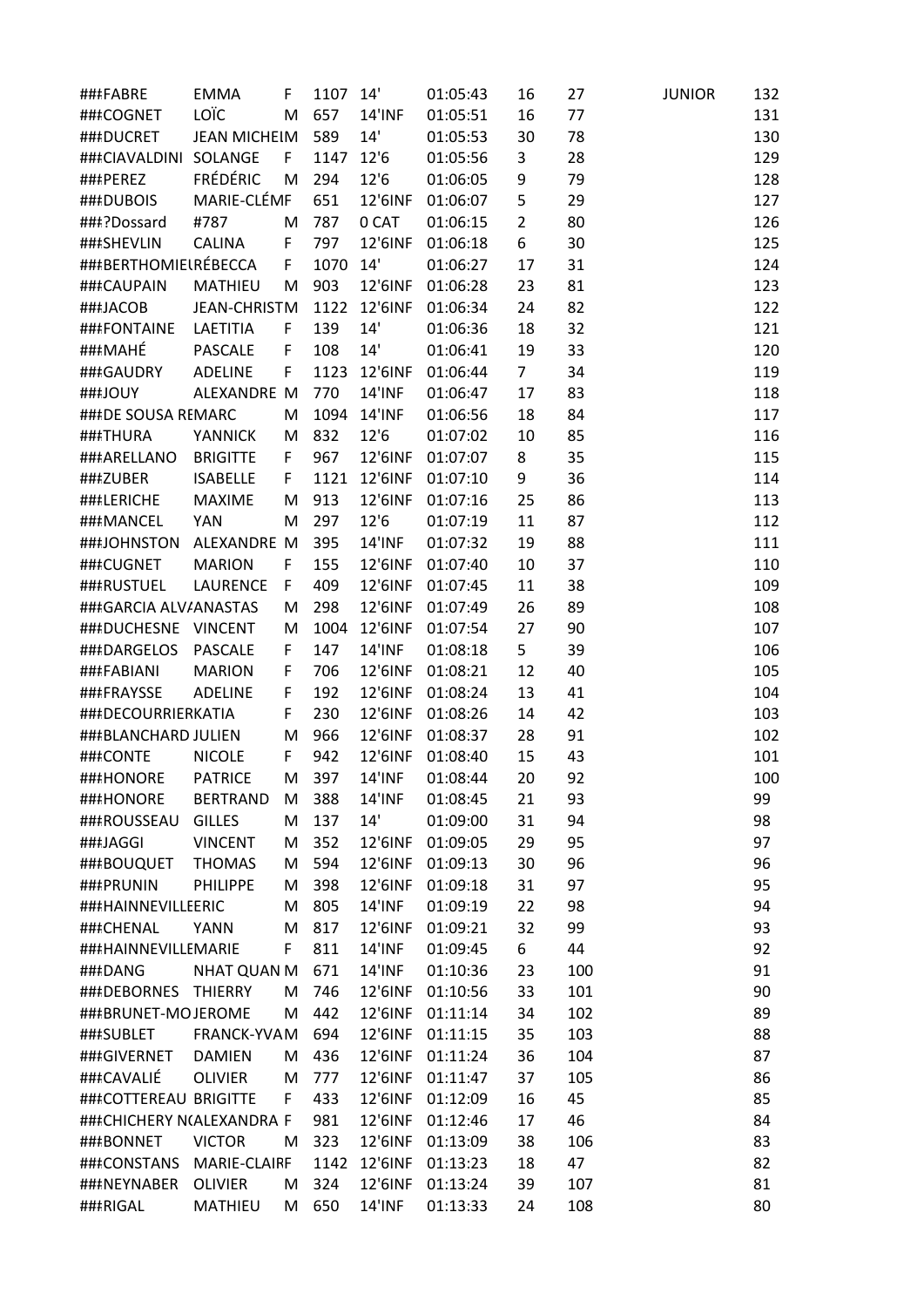| ###ORTELLI               | <b>DIDIER</b>       | M   | 328  | 12'6INF            | 01:13:34              | 40             | 109 |               | 79 |
|--------------------------|---------------------|-----|------|--------------------|-----------------------|----------------|-----|---------------|----|
| ###DREVET                | <b>HELENE</b>       | F.  | 167  | 12'6INF            | 01:13:56              | 19             | 48  |               | 78 |
| ###LAMRANI               | <b>NEILA</b>        | F.  | 726  |                    | 12'6INF 01:14:00      | 20             | 49  |               | 77 |
| ###LE GUERN              | <b>ARTHUR</b>       | M   | 992  |                    | 12'6INF 01:14:02      | 41             | 110 |               | 76 |
| ###POTEAU                | <b>CEDRIC</b>       | M   | 865  | 12'6INF            | 01:14:05              | 42             | 111 |               | 75 |
| ###LE BOMIN              | <b>LIONEL</b>       | M   | 732  | 12'6INF            | 01:14:11              | 43             | 112 |               | 74 |
| ###JAKUBOWSK KAROLINA    |                     | F.  | 232  |                    | 12'6INF 01:14:19      | 21             | 50  |               | 73 |
| ###CHANLIAU              | JEAN-MARC M         |     | 272  | <b>14'INF</b>      | 01:14:27              | 25             | 113 |               | 72 |
| ###BLOCH                 | <b>STEPHANE</b>     | M   |      | 1011 12'6INF       | 01:14:46              | 44             | 114 |               | 71 |
| ###VIGUIER               | <b>HUGO</b>         | M   | 1150 | 12'6               | 01:14:52              | 12             | 115 | <b>JUNIOR</b> | 70 |
| ###VIGUIER               | <b>MAXIMILIEN M</b> |     | 175  | 12'6               | 01:14:53              | 13             | 116 |               | 69 |
| ###BERGERON              | ISABELLE            | F.  | 270  | 12'6INF            | 01:14:57              | 22             | 51  |               | 68 |
| ###VIOLETTE              | <b>NICOLAS</b>      | M   | 1002 | 12'6INF            | 01:14:59              | 45             | 117 |               | 67 |
| ###PETITI                | VALÉRIE             | F.  | 208  |                    | 12'6INF 01:16:06      | 23             | 52  |               | 66 |
| ###REYES MADRLAURA MARIF |                     |     |      | 1023 14'INF        | 01:16:09              | $\overline{7}$ | 53  |               | 65 |
| ###MAJOR                 | <b>CHARLOTTE F</b>  |     |      |                    | 1144 12'6INF 01:16:13 | 24             | 54  |               | 64 |
|                          | <b>THIBAULT</b>     |     | 681  |                    | 12'6INF 01:16:14      | 46             | 118 |               | 63 |
| ###GINIES<br>###FOURNY   |                     | M   |      |                    |                       |                |     |               |    |
|                          | <b>AGATHE</b>       | F.  | 1117 | 12'6INF<br>12'6INF | 01:16:55              | 25             | 55  |               | 62 |
| ###PORTAL                | <b>CORENTIN</b>     | M   | 1126 |                    | 01:17:14              | 47             | 119 |               | 61 |
| ###MICHEL                | <b>OLIVIER</b>      | M   | 1065 | 12'6               | 01:17:28              | 14             | 120 |               | 60 |
| ###GUILLOUX              | <b>CAROLINE</b>     | F.  |      | 1092 12'6INF       | 01:17:29              | 26             | 56  |               | 59 |
| ###FOURNIER              | HÉLÈNE              | F.  | 765  | 12'6INF            | 01:17:32              | 27             | 57  |               | 58 |
| ###SOTTER LE C SYLVIE    |                     | F   | 360  |                    | 12'6INF 01:17:40      | 28             | 58  |               | 57 |
| ###PIETU                 | <b>FLORENCE</b>     | F.  |      |                    | 1125 12'6INF 01:18:00 | 29             | 59  |               | 56 |
| ###GROSSMANNANGIE        |                     | F.  | 1014 | 12'6INF            | 01:18:32              | 30             | 60  |               | 55 |
| ###HOOGSTOEL GREGORY     |                     | M   | 1026 | <b>14'INF</b>      | 01:18:33              | 26             | 121 |               | 54 |
| ###PORTAL                | <b>ALIX</b>         | F.  | 1128 |                    | 12'6INF 01:18:44      | 31             | 61  |               | 53 |
| ###CONTE                 | <b>WALID</b>        | M   | 391  |                    | DRAGON 01:19:07       | $\mathbf{1}$   | 122 |               | 52 |
| ###MORNAND               | PIERRE              | M   | 855  |                    | 12'6INF 01:19:08      | 48             | 123 |               | 51 |
| ###URACS                 | AMI                 | F.  | 1152 | 14'INF             | 01:19:20              | 8              | 62  |               | 50 |
| ###OSVALD                | <b>VIRGINIE</b>     | F.  | 130  |                    | 12'6INF 01:20:15      | 32             | 63  |               | 49 |
| ###THOMANN               | BERTRAND            | M   | 984  | 12'6INF            | 01:20:19              | 49             | 124 |               | 48 |
|                          |                     |     |      |                    |                       | 50             | 125 |               | 47 |
| ###BRUNNER               | <b>COLINE</b>       | F   | 691  |                    | 12'6INF 01:20:32      | 33             | 64  |               | 46 |
| ###CESSES                | LÉA                 | F   | 1116 | 12'6INF            | 01:20:39              | 34             | 65  |               | 45 |
| ###POLLET                | <b>FLEUR</b>        | F   | 983  | 12'6INF            | 01:20:45              | 35             | 66  |               | 44 |
| ###CESSES                | ARNAUD              | M   | 1115 |                    | 12'6INF 01:20:49      | 51             | 126 |               | 43 |
| ###MENTION               | <b>PATRICK</b>      | M   | 729  | 12'6INF            | 01:20:56              | 52             | 127 |               | 42 |
| ###MATHON                | <b>AURELIEN</b>     | M   | 986  | 12'6INF            | 01:21:40              | 53             | 128 |               | 41 |
| ###VERÓN                 | ANA                 | F.  | 656  |                    | 12'6INF 01:21:42      | 36             | 67  |               | 40 |
| ###VERLAINE              | <b>ANTHONY</b>      | M   | 782  |                    | 12'6INF 01:21:45      | 54             | 129 |               | 39 |
| ###BESSIÈRES             | <b>CYRIL</b>        | M   | 1064 | 12'6INF            | 01:22:01              | 55             | 130 |               | 38 |
| ###BOUQUET               | <b>CANDICE</b>      | F.  | 762  | 12'6INF            | 01:22:02              | 37             | 68  |               | 37 |
| ###CORBINO               | <b>KARINE</b>       | F   | 188  | 12'6               | 01:22:10              | 4              | 69  |               | 36 |
| ###VODOZ                 | <b>LEONOR</b>       | F   | 675  | 12'6INF            | 01:22:12              | 38             | 70  |               | 35 |
| ###GAUTHERONVERO         |                     | F   | 858  | 12'6INF            | 01:22:23              | 39             | 71  |               | 34 |
| ###ESNAULT               | <b>MAGALI</b>       | F   | 809  |                    | 12'6INF 01:22:38      | 40             | 72  |               | 33 |
| ###DUMONTET HÉLÈNE       |                     | F.  | 1038 | 12'6INF            | 01:22:52              | 41             | 73  |               | 32 |
| ###GINIES                | <b>THIBAULT</b>     | M   | 798  | 12'6INF            | 01:23:02              | 56             | 131 |               | 31 |
| ###LAMBAERE PERRINE      |                     | F.  | 987  | 12'6INF            | 01:23:14              | 42             | 74  |               | 30 |
| ###MARSAULT LAURELINE    |                     | - F | 834  | <b>14'INF</b>      | 01:23:27              | 9              | 75  |               | 29 |
| ###DANG                  | <b>THANH THACF</b>  |     | 730  | 12'6INF            | 01:23:29              | 43             | 76  |               | 28 |
| ###PASCAL                | <b>INÈS</b>         | F.  | 784  |                    | 12'6INF 01:23:33      | 44             | 77  |               | 27 |
|                          |                     |     |      |                    |                       |                |     |               |    |